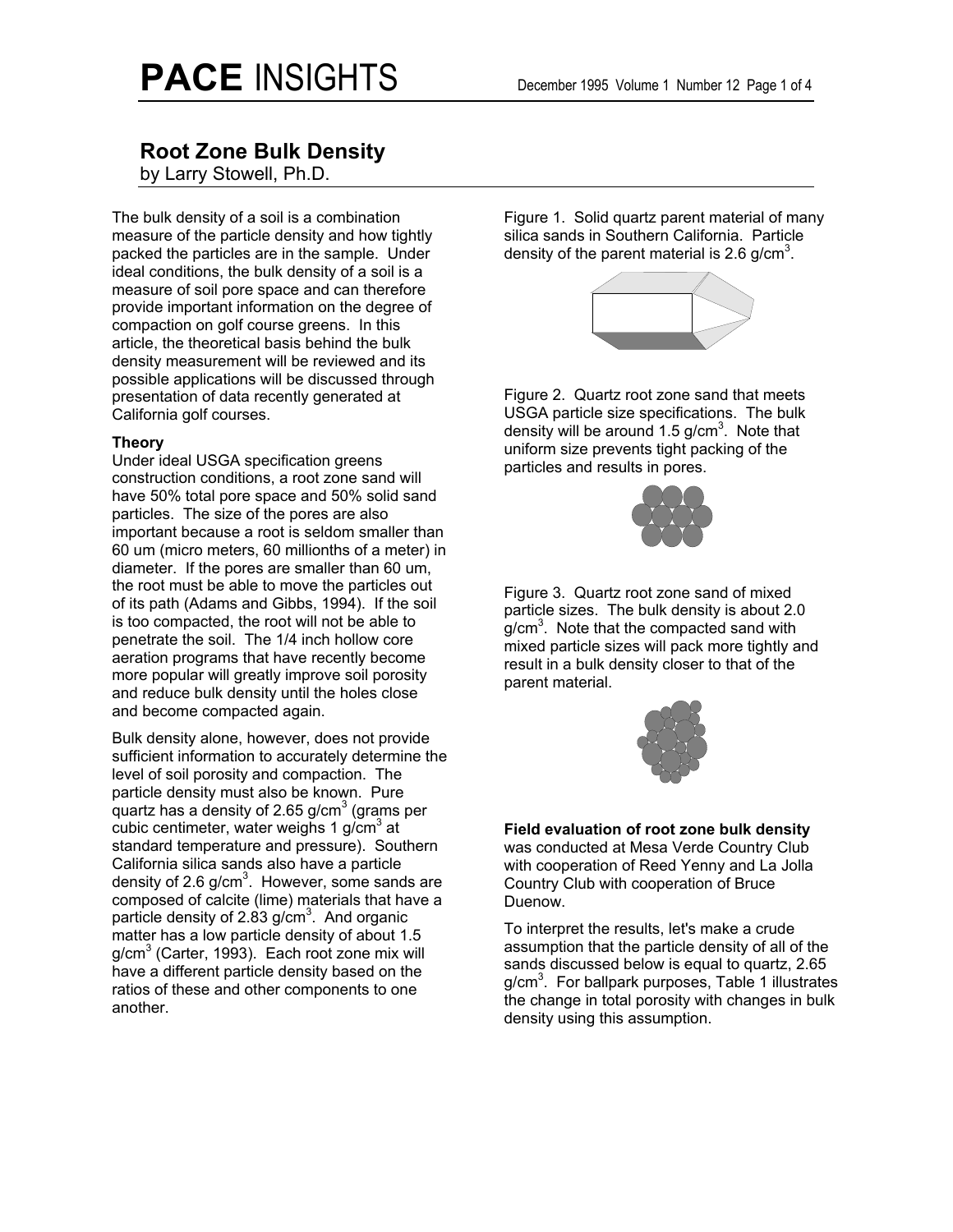Table 1. Total porosity and corresponding bulk density when the sand is assumed to have a particle density of 2.65 g/cm3. USGA specifies between 35% and 55% total porosity is needed for proper greens performance.

| <b>Bulk Density</b> |                  |
|---------------------|------------------|
| g/cm <sup>3</sup>   | % total porosity |
| 1.5                 | 43.4             |
| 1.6                 | 39.6             |
| 1.7                 | 35.8             |
| 1.8                 | 32.1             |
| 1.9                 | 28.3             |
| 2.0                 | 24.5             |

A USGA root zone sand should have between 35% and 55% total porosity. Using the quartz particle density assumption, sands with a bulk .<br>density greater than 1.72 g/cm<sup>3</sup> will not have sufficient porosity Only the nursery without traffic at Mesa Verde (see data below) reported a bulk density that provided the minimum porosity specified by USGA.

The first measurements were collected from a bentgrass nursery at Mesa Verde CC that only experiences light compaction from mowing. Three replicate samples were collected from 0-2 inches and three replicates from the 2-4 inch depth. If the soil is not compacted, both the 0-2 and 2-4 inch depths would have equivalent bulk densities, below 1.72 g/cm<sup>3</sup>. The bulk density of the top 2 inches was  $1.71\pm0.06$  g/cm<sup>3</sup>. The 2-4 inch layer was 1.65 $\pm$ 0.03 g/cm $^3$ . Analysis of variance did not detect a difference between these two layers at the 95% confidence level. In other words, there was no difference between the 0-2 inch and 2-4 inch layers, and assuming the particle density was 2.65 g/cm<sup>3</sup> the root zone mix was not severely compacted and would have approximately 36% pore space.

Several other greens were sampled at Mesa Verde to provide a range of bulk densities. An old green reported a bulk density of 1.87 g/cm<sup>3</sup> in the 0-2 inch layer and 1.93 g/cm<sup>3</sup> for the 2-4 inch layer. A green that was constructed with USGA specification root zone sands within the past few years reported a bulk density of 1.84 g/cm<sup>3</sup> in the 0-2 inch layer and 1.89 g/cm<sup>3</sup> for the 2-4 inch layer. Because these values were

greater than 1.72 g/cm<sup>3</sup>, some degree of compaction is indicated here. These ball park values provide some guidance in developing additional testing methods. When coupled with particle density, which we plan to measure in 1996, they will provide a more accurate assessment of pore space and compaction, and possibly aid in determining how frequently aeration is needed.

Similar sampling was conducted at La Jolla Country Club on a practice putting green that was divided into two areas. One area was designated "no-spikes" where tennis shoes or soft spikes could be worn. The other area was designated for conventional spikes. The visual difference between turfgrass quality was obvious with the no-spikes area providing the higher quality turf. However, the number of golfers using each side of the practice putting green is unknown. When bulk densities were compared between the two areas (Table 2), there were no significant differences in bulk density between the no-spike area and the spike area. However, there was a significant difference between the 0-2 inch depth and the 2- 4 inch depth with the deeper samples having a significantly higher bulk density. The lower values for the 0-2 inch measurements at Mesa Verde and La Jolla probably reflect the success of aeration programs in place at both courses.

Table 2. Results of bulk density evaluation on practice putting green at La Jolla Country Club. No-spikes refers to an area where shoes without spikes or with soft spikes were worn. Spikes refers to an area where conventional spikes were worn. Values followed by the same letter are not significantly different (Fisher's LSD, p,0.05).

|              | <b>Bulk Density</b> |  |
|--------------|---------------------|--|
| Sample Depth | g/cm <sup>3</sup>   |  |
| $0-2$ inches |                     |  |
| no-spikes    | 1.81 a              |  |
| spikes       | 1.85 a              |  |
| 2-4 inches   |                     |  |
| no-spikes    | 1.97 h              |  |
| spikes       | 1.91h               |  |

How much porosity is needed to grow healthy turf? We don't know yet. However, most, if not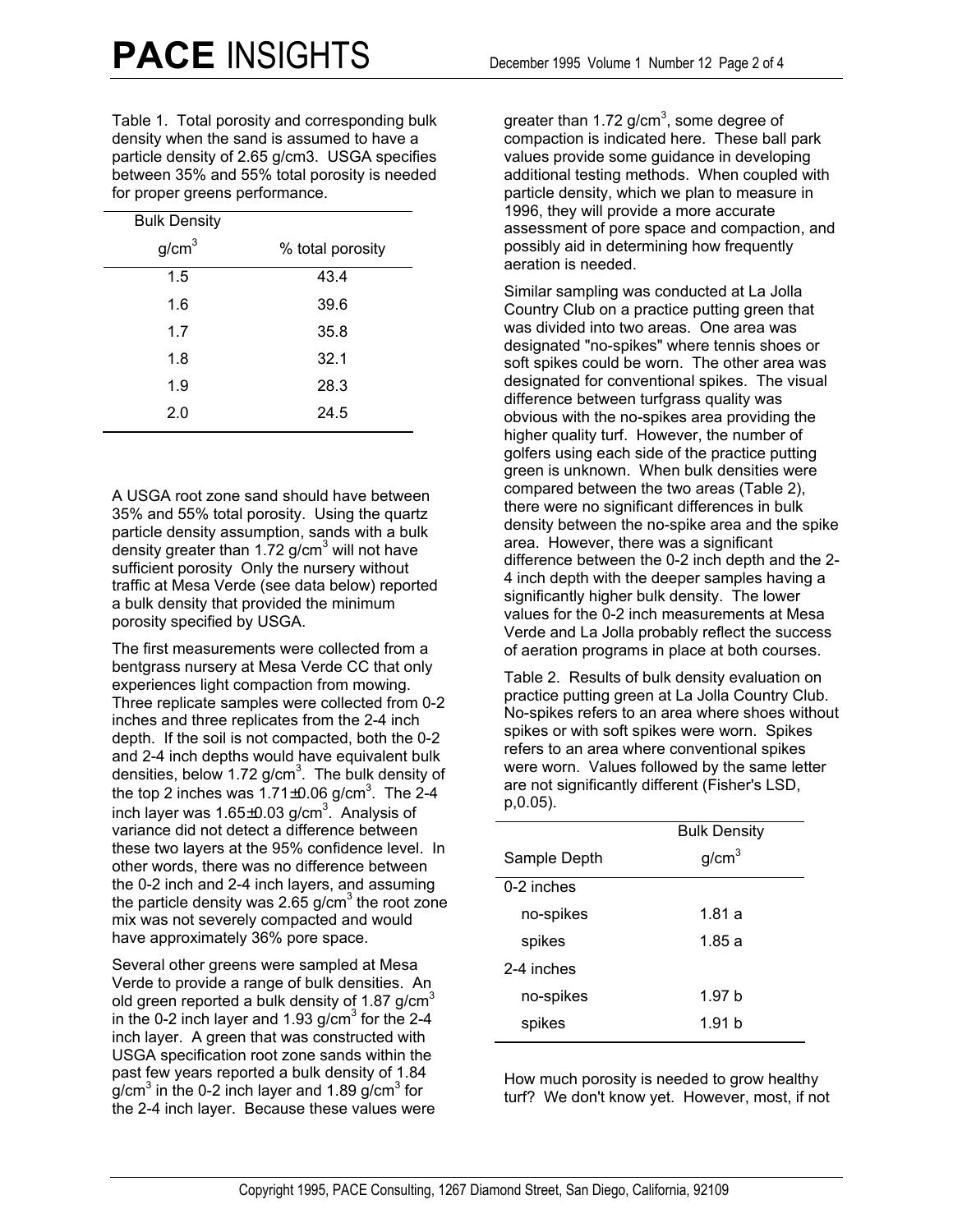all, California golf course greens have lower total porosity than is optimum. Aeration is a critical component of greens management and the preliminary bulk density measurements indicate that more aeration is needed. The value of using bulk density and particle density measurements to evaluate existing root zone mixtures will be investigated further in 1996. The preliminary data are encouraging because the factors leading to short rooting depths are now beginning to come to light and corrective measures might now be investigated further.

# **A New Disease of** *Poa***?**

by Larry Stowell, Ph.D.

As a rule of thumb, new diseases do not happen. However, after seeing what appears to be a new pathogen for a couple of years, I have become concerned that we have a new turf disease killing poa in California. The first description of the disease symptoms and a brief sketch of what the pathogen may be are listed below. In order to arrive at a speedy solution to the question of whether this is really a new disease and what methods we should incorporate to control the problem, Dr. Houston Couch at Virginia Polytechnic Institute has been recruited and is also working on the identification of the organism.

**The disease** looks something like dollar spot in some cases with small quarter to dollar size spots of bleached foliage and water soaked margins. The disease appears rapidly with healthy turf dying over a weekend in several cases. The disease does not appear to move rapidly from the initial infection centers. However, several closely spaced infection zones can coalesce into large patches of dead turf. The patches of the new disease appear more distinct and smaller (with the exception of where patches coalesce) than pink snow mold, which is also distinguished by the reddish color of its patches.

**The pathogen** resembles a primitive group of water molds called Chytridiomycetes. There are at least four species that have been described to attack the genus *Poa*. They include *Physoderma alpina*, *P. gerhardtii*, *Synchytrium graminicola*, and a *Synchytrium* spp. (Farr et. al. 1989). This group of fungi is known to cause diseases on poa but they have not been described to attack sports turf. The Turfgrass

Information File (TGIF) had zero citations for these organisms.

The reason why these organisms are not frequently subjects of research is because they are difficult to handle. The Chytridiomycetes are obligate parasites. They require a living host to grow and reproduce. This greatly reduces a researchers ability to study and understand the organism's genetics, physiology and interaction with the host.

The digital micrograph below is the first published look at the alleged pathogen. Its spores or sporangia are thin walled and about 7X25um in size. Determining whether this is really a new pathogen will require additional study.



**Control** has been evaluated using Subdue (2 oz/1000 sq ft) in combination with Fore (4 oz/1000 sq ft) at Santa Ana Country Club by David Zahrte who had the disease hit a single green. The disease appeared to be stopped by the application. However, a non-treated area also appears to be recovering. Once the pathogen has been confirmed to be the cause of the disease, additional control methods can be evaluated. Several years will be needed to characterize and understand this new disease.

### **References:**

Adams, W.A., and Gibbs, R.J. 1994. Natural Turf for Sport and Amenity: Science and Practice. CAB International, Wallingford, UK.

Carter, M.R., ed. 1993. Soil Sampling and Methods of Analysis. Lewis Publishers, Boca Raton, FL.

Farr, D.F., Bills, G.F., Chamuris, G.P., Rossman, A.Y. 1989. Fungi on Plants and Plant Products in the United States, APS Press, St. Paul, MN.